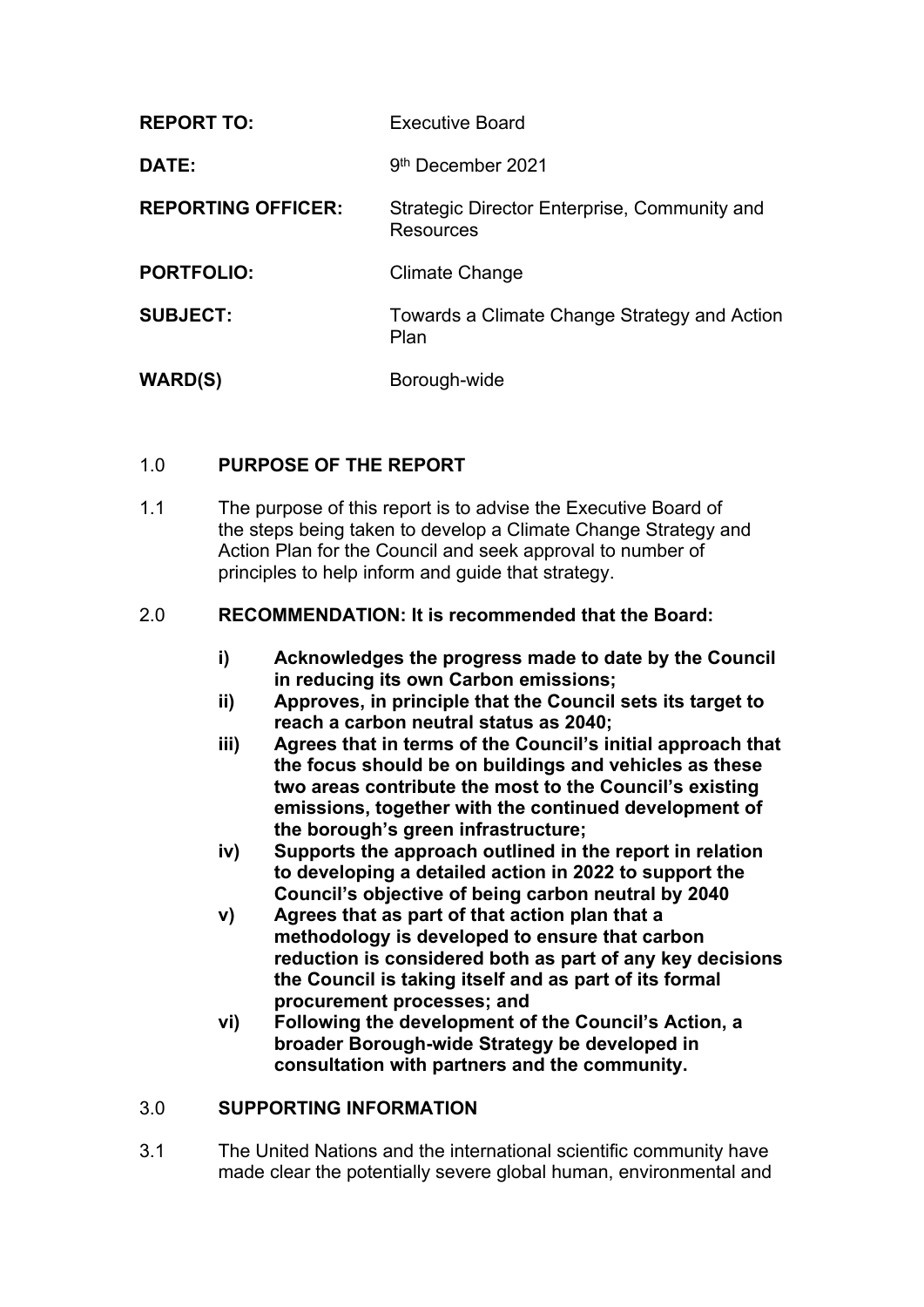economic impacts that man-made climate change poses. The very recent COP 26 Summit held in Glasgow brought the worlds focus to the challenges that Climate Change is and will bring to the worlds communities if action is not taken. It is not the purpose of this report to repeat all the analysis and academic study that has been published on this crucial issue but to recognise that both the Council and the wider Halton Community has a role to play in reducing the amount of carbon that is released into the atmosphere.

- 3.2 The Council is has been addressing this agenda for many years and has a strong track record of reducing its own Carbon emissions over many years. It developed its own Carbon Management Plan in 2008 and while this lapsed some years ago the Council has continued to drive the agenda forward. This is highlighted by the fact that the Council reduced its own carbon footprint from 26338 tonnes of CO2 to 9770 tonnes of CO2 over the period 2006/072019/20. It does recognise that it has further to go and one of the issues discussed further in this report is what target it wishes to set to reach net zero for its own carbon output.
- 3.3 The Council, at its meeting held in October 2019, approved its own Climate Emergency Motion demonstrating its commitment.
- 3.4 Detailed below are some of the successful initiatives the Council has pursued in recent years in order to reduce its own carbon emissions. There are many others which are currently in the developmental stages around EV charging points, further sustainably transport initiatives and additional investment in the Council's green spaces.

### 3.5 **Street Lighting**

The roll out of the LED programme commenced in 2015. Currently around 16,800 of the Council owned street lighting stock of around 20,440 columns have been upgraded to LED.

All the residential areas and side roads are completed, with current work focussed on distributor roads, secondary/primary roads and Principal Routes.

Officers are now in the process of designing up and issuing the schemes for this year, which is expected to be around 1500-2000 more upgrades, leaving the remaining to be carried out next financial year.

Traffic signals are now fully LED, and traffic signs are around 95% LED.The programme is achieving around 70% energy savings with each scheme. Emissions from street lighting have reduced from 4637 tonnes in 2015/16 to 1502 tonnes in 2020/21.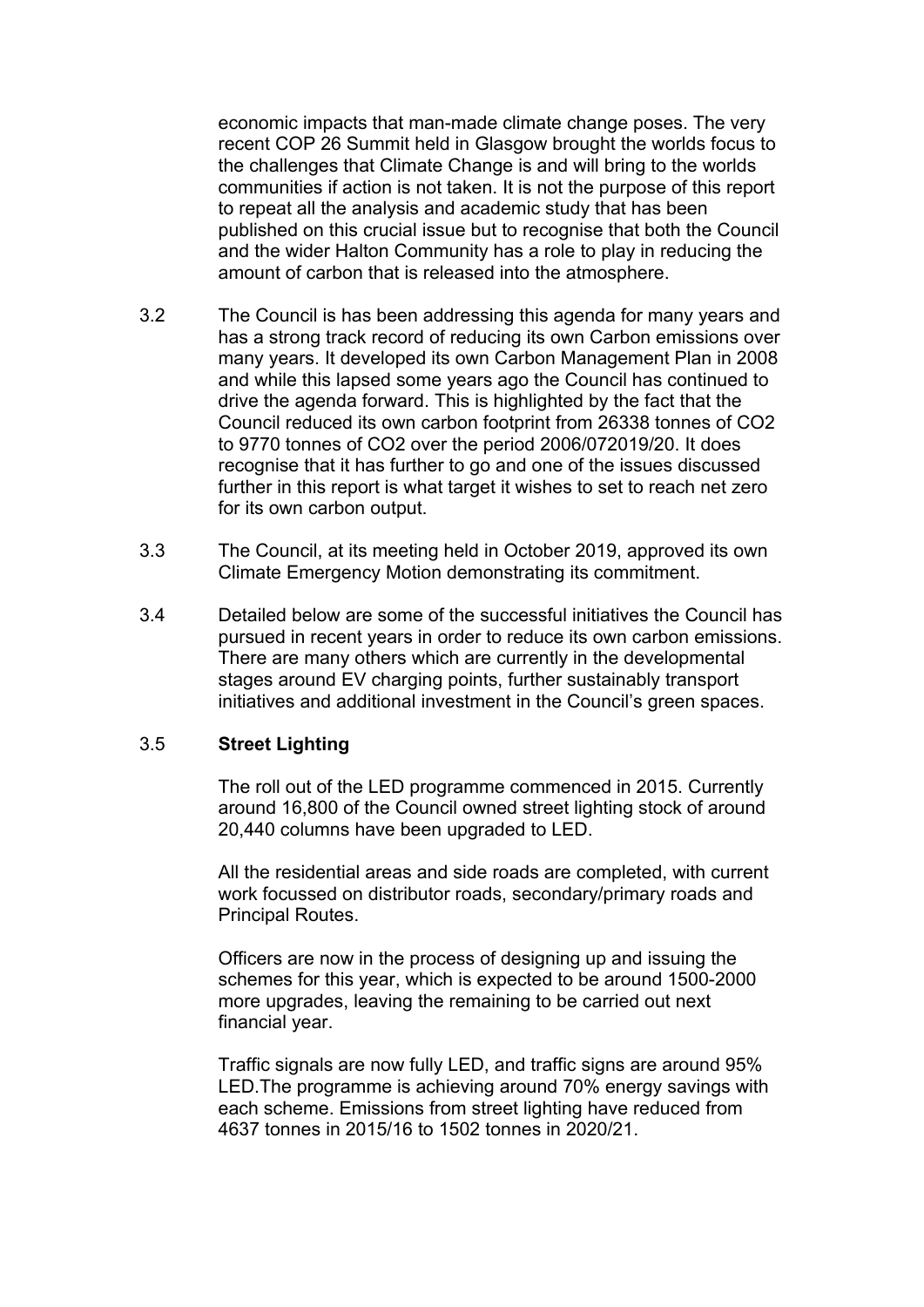### **Roof Top Solar and Biomass**

The Solar PV on Council buildings has generated approximately 974,245 kilowatts of renewable energy, which equates to approximately 230 tonnes of CO2.

The Biomass boilers at Brookvale Leisure Centre and Norton Priory have used approximately 4,858,500 and 625,200 Kilowatts, respectively. This equates to a CO2 reduction of approximately 1000 tonnes

### **Solar Farm**

The 1MW solar farm on the former St Michael's Golf Course has been operational for just over a year. This scheme provides renewable energy via a private wire to the Stadium. The system has produced 1,131,467 in year one, which exceeded the target of £850,000kwh per annum. The energy generated by the Solar Farm will reduce CO2 emissions by 380 tonnes per annum.

The Council has developed plans to extending the farm and connecting it to the new Leisure Centre in Moor Lane, Lower House Lane and Municipal Building. The project is also looking to provide EV charging infrastructure at the Lowerhouse Lane Depot and will allow Air Source Heat pumps to be installed at the new Halton Leisure Centre, which will significantly reduce the carbon footprint of that new building.

### **Public Sector decarbonisation Fund**

Towards the end of 2020, the Government launched a Public Sector Decarbonisation Fund of 1bn of grant funding, up to 100% of capital costs for energy efficiency and heat decarbonisation projects within public sector nondomestic buildings.

The purpose of the Scheme was to help make eligible buildings more energy efficient and install low carbon heating measures, for example; insulation, glazing, heating controls, and heat pumps. All bids had to include some form of heat decarbonisation of a building by installation of a low carbon heating technology. For example, heat pumps or connections to low carbon heat networks. The cost to save a tonne of carbon  $(Co<sub>2</sub>e)$  over the lifetime of the project must also be no more than £500.

The Council developed a bid focussed on the Stadium, which included replacing the current gas boilers with air source heat pumps; replacing existing lighting fittings with new energy efficient LED lighting; replacing single glazed windows; and installing additional insulation.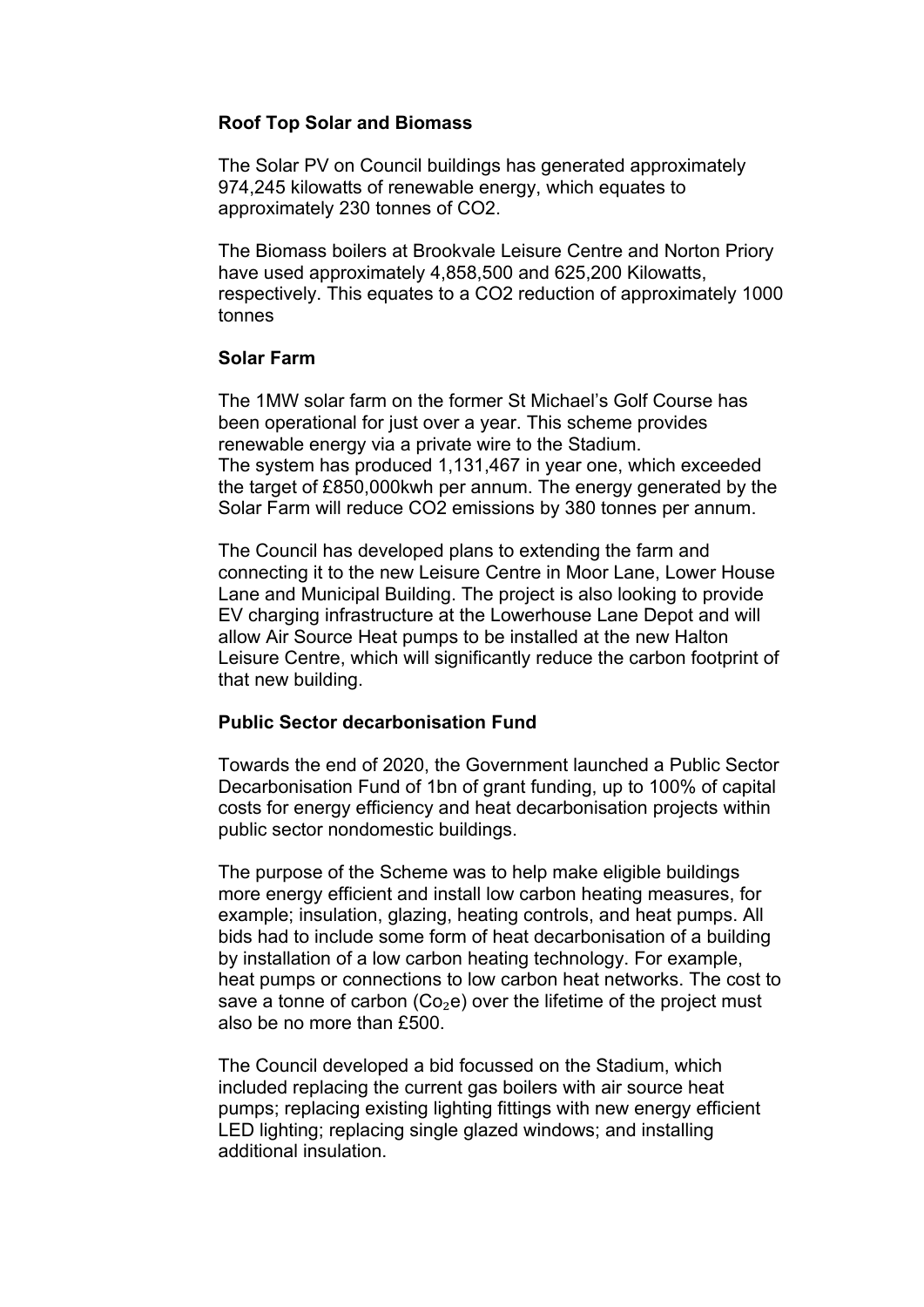The improvements will significantly reduce the carbon footprint of the building and support the Council's commitment to reduce its impact on the environment.

#### **Transport**

A number of transport projects have been completed and these are set out below:-

 $\Box$  Improve the Council Fleet - Vehicle Fleet Efficiency 2 Electric **Vehicles** 

(service vehicles, meals on wheels / passenger transport service).

 $\Box$  Small trial introduction of HVO fuel in the summer of 2022 for a small number of public space vehicles.

 $\Box$  Bus Strategy - Opportunity to improve bus services and facilities on key corridors. Strategy document with action plan, started March 2021 and due for completion December 2021.

□ Workplace charging points at Council Offices.

 $\Box$  Emergency Active Travel Fund (EATF) - allowed the Council to implement a number of temporary cycle schemes across the borough whilst in lockdown, all but one has now been taken out.

The Runcorn Busway from Halton Hospital to Murdishaw Local Centre cycleway has been awarded monies to become permanent and should be completed in the next 12 months.

 $\Box$  The EATF has also allowed us to work with 6 schools to encourage walking and cycling to school when coming out of lockdown. This is in partnership with Living Streets and is part of the WoW programme.

 $\Box$  The Delinking of redundant structures connecting to the SJB and the re-alignment of the carriageway has allowed Halton to add a permanent cycle corridor over the SJB connecting Widnes and Runcorn Town Centres. Initial findings showed a dramatic increase in usage by sustainable methods in the first 3 months.

 $\Box$  An EV taxi event was held in September 2021. The aim was to encourage Halton registered Taxi drivers to consider moving over to Electric / Hybrid.

 $\Box$  The Daresbury to SJB Cycle Link via Manor Park is currently in design and we looking to delivery in 2022-23.

 $\Box$  The Council has completed the roll out of 29 EV charging points in residential areas and plans for further phases are being developed.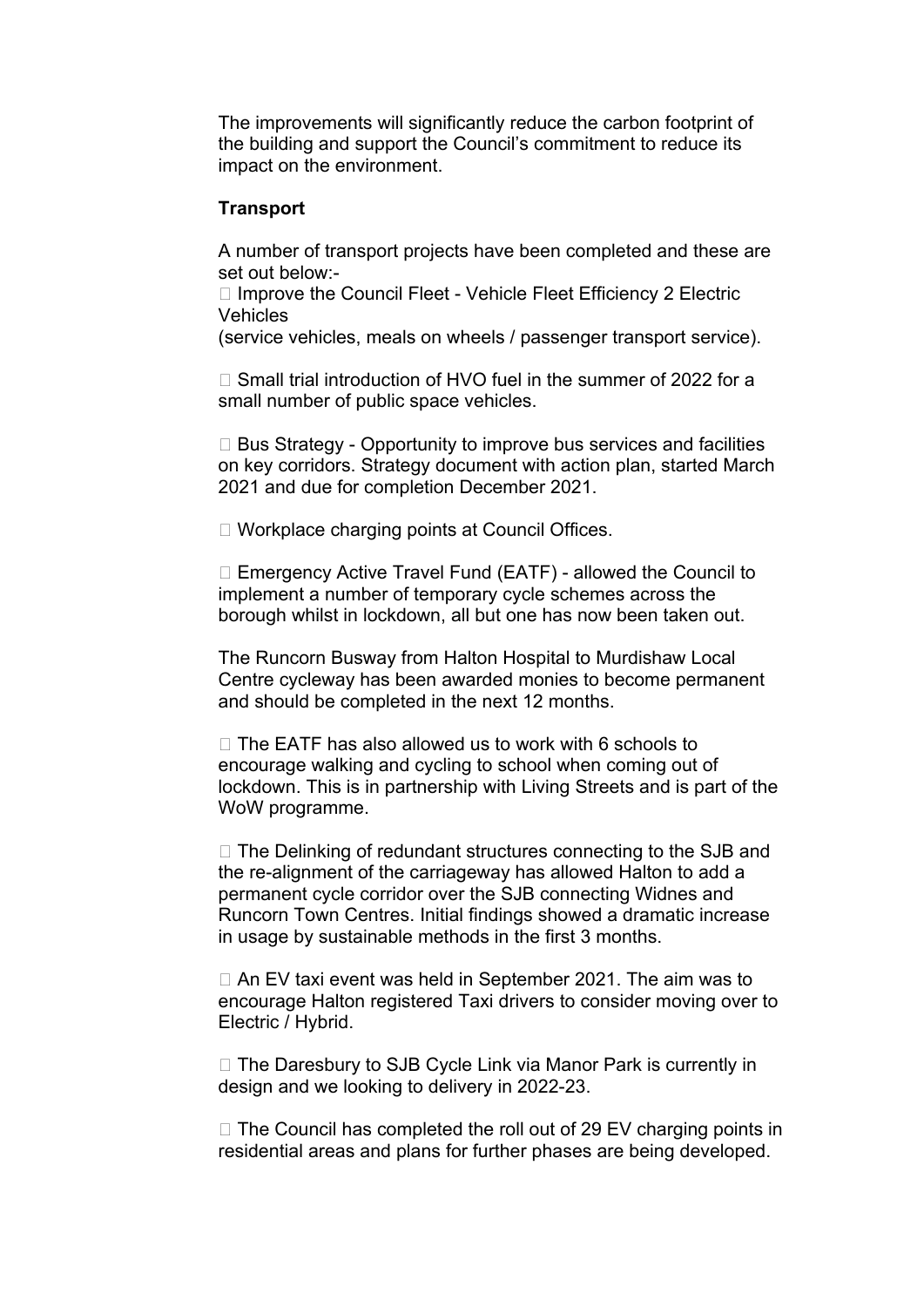## 3.6 **THE WAY FORWARD**

3.7 As can be seen above the Council has achieved a great deal but clearly has more to do and needs to develop a more detailed Action Plan in order to make further progress. In relation to that a number of steps have been identified in order to get to that position in 2022.

They are as follows –

Collate all relevant projects

- Highlight themes for action
- Identify responsible individuals and timetables for projects
- Identify the resource requirements
- Record ongoing projects as well as those planned and their respective contributions to carbon reduction
- Identify areas in which action needs to be taken

• Link existing relevant plans and strategies, to raise profile of the topic

• Ensure the engagement of all parts of the organisation and that the carbon impacts of current and future activities are fully considered in the decision-making process.

3.8 The Climate Change Portfolio Holder is leading this work across the Council and attends the internal advisory group that has been set up to progress the Council's objectives in this area to support the development and delivery of that Action Plan. Following the development of its own plans it will be important for the Council to engage with its partners and the Halton community to produce a Borough-wide carbon reduction plan. However, it is felt in the first instance it should focus on its own actions and contribution.

> In order to support that work there are some principles and guidance sought from the Board in developing that work.

> The first relates to the Council's own target to achieve Carbon neutrality. Many organisations have now set targets for when they hope to be carbon neutral. Of course such a target is not set in stone so the intention would be that as part of the Action Plan that target should be kept under review and opportunity be taken to bring it further forward if progress is good. It is the therefore suggested to the Board that the Council set an initial target of 2040 to become carbon neutral. It is clear that this agenda will move quickly and technology around carbon reduction initiatives will be continually adapting. In addition it is likely that there will be external funds available to support these initiatives. It can been seen from the above paragraphs that the Council has already been successful in gaining access to such funding. It will need to have a clear Action Plan and worked up schemes in order to continue with that successful approach.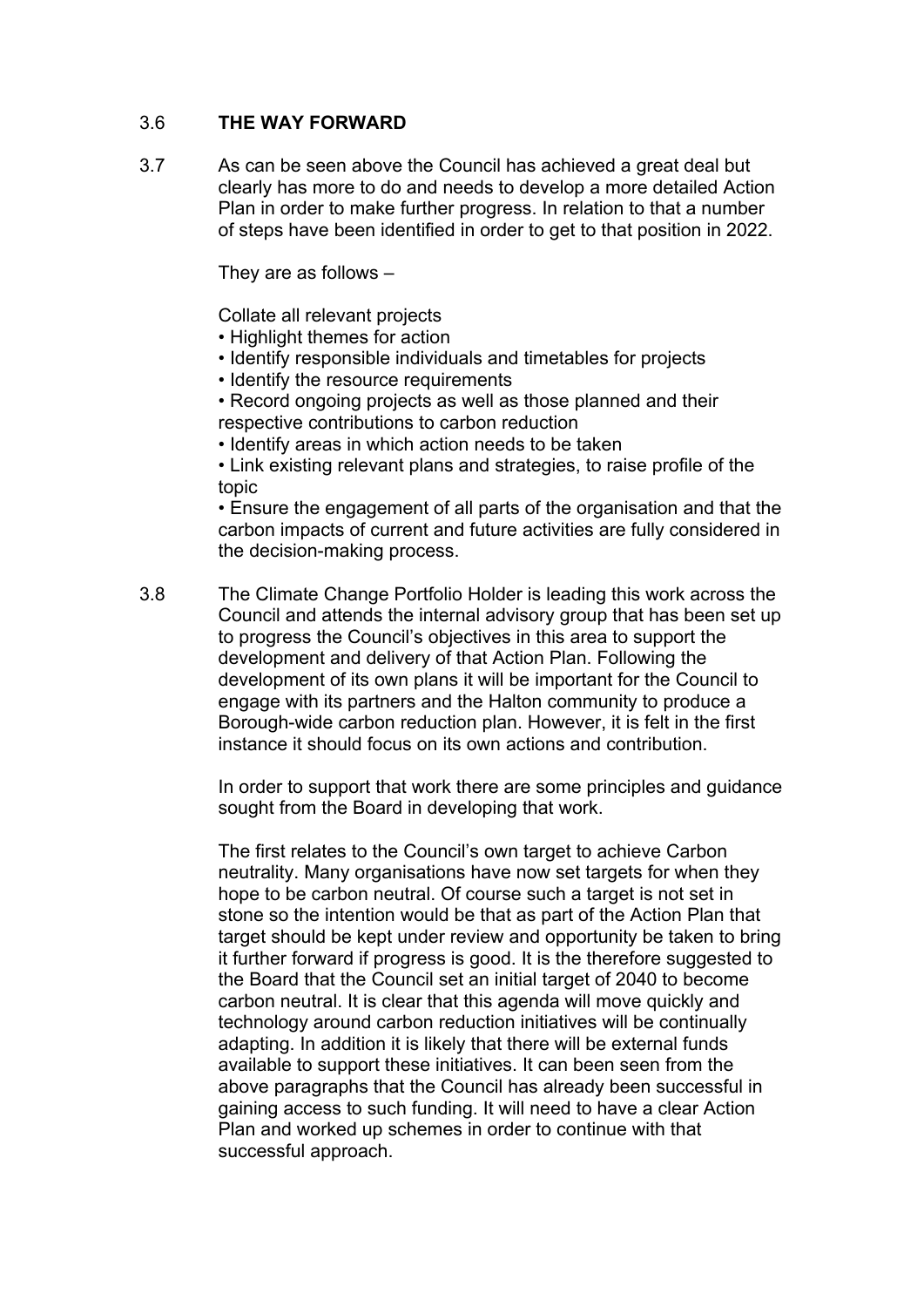The second issue relates to the setting of initial priorities for the Council within that emerging plan. Data shows that from the Council's perspective the two areas that contribute the most carbon emissions are its buildings and its transport activities. If it is going to make further progress in reducing its carbon emissions then these are the two areas where action needs to be focussed. This does not mean other initiatives will not continue to be pursued but rather if capacity and resource is to be applied then it needs to be done where the greatest need is. Executive Board is asked to endorse those initial priority areas. It is also proposed that the third priority should be the continued investment in the Council's green infrastructure. As well as forming a major part of the Council's response to climate change the importance of the Council's green infrastructure has been further highlighted during the pandemic as a key contributor to the wider health and well-being of the Borough's community.

The Council started to measure its baseline for carbon emissions in 2006/07. In 2006/07, emissions stood at 26338 tonnes of CO2. In 2019/20 emissions were 11354 tonnes of CO2. For 2020/21, the overall emissions have reduced to 9770 tonnes, a further reduction of 13.9%. Meaning that since reduction efforts began in 2008, to date the Council has reduced its carbon footprint by a total of 43%. It would seem sensible to use the 2006/07 baseline as the point from which the Council measures its continued process. They may, of course, have to change if the Government determine a national methodology.

### 4.0 **POLICY IMPLICATIONS**

- 4.1 The contents of this report, the Council's Climate Change Emergency Motion and the development of the Strategy and Action Plan are part of the process of developing the Council's policy approach to this important agenda.
- 4.2 It is important that the Council sets a clear example within the Borough as part of its wider role of influencing others. This will be supported by a clear Strategy and Action Plan.

### 5.0 **FINANCIAL IMPLICATIONS**

5.1 There are clear resources implications in pursuing this objective which needs to be considered in the light of the considerable financial pressures the Council is under. That is not to say that much cannot be achieved with the resources the Council already has, as can be seen from the successful schemes outlined earlier. Indeed, in many ways the key to success here is to develop a "carbon challenge" to everything the Council does and to ensure that happens around all of its budget and investment decisions in a way that has not happened to date. There will undoubtedly be difficult